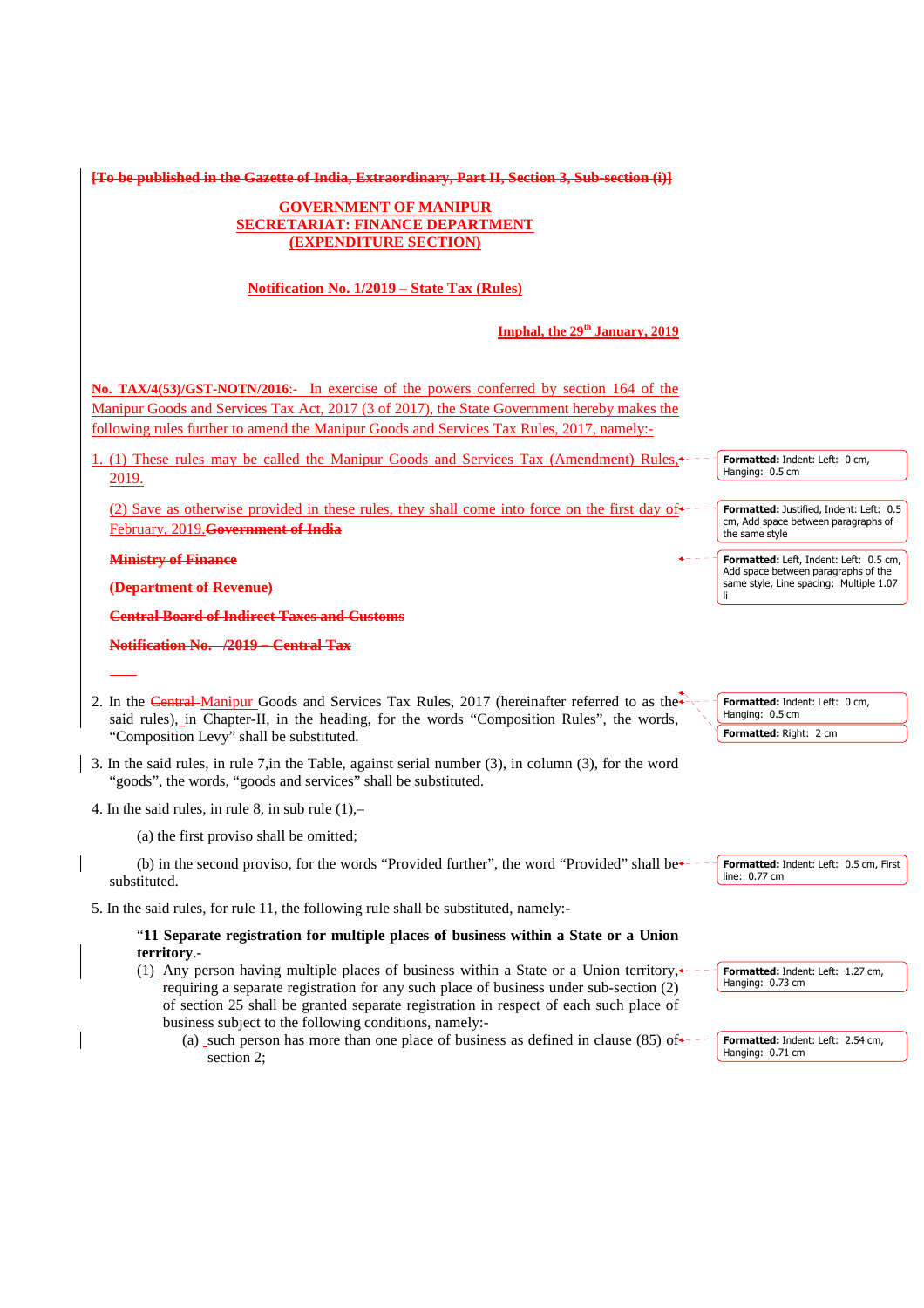- (b) such person shall not pay tax under section 10 for any of his places of business if he is paying tax under section 9 for any other place of business;
- (c) all separately registered places of business of such person shall pay tax under the Act on supply of goods or services or both made to another registered place of business of such person and issue a tax invoice or a bill of supply, as the case may be, for such supply.

*Explanation.*- For the purposes of clause (b), it is hereby clarified that where any place of business of a registered person that has been granted a separate registration becomes ineligible to pay tax under section 10, all other registered places of business of the said person shall become ineligible to pay tax under the said section.

- (2) A registered person opting to obtain separate registration for a place of business shall submit a separate application in **FORM GST REG-01** in respect of such place of business.
- (3) The provisions of rule 9 and rule 10 relating to the verification and the grant of registration shall, mutatis mutandis, apply to an application submitted under this rule".

6. In the said rules, after rule 21, the following rule shall be inserted, namely:-

#### "**Rule 21A. Suspension of registration.-**

- **(1)** Where a registered person has applied for cancellation of registration under rule 20, the registration shall be deemed to be suspended from the date of submission of the application or the date from which the cancellation is sought, whichever is later, pending the completion of proceedings for cancellation of registration under rule 22.
- **(2)** Where the proper officer has reasons to believe that the registration of a person is liable to be cancelled under section 29 or under rule 21, he may, after affording the said person a reasonable opportunity of being heard, suspend the registration of such person with effect from a date to be determined by him, pending the completion of the proceedings for cancellation of registration under rule 22.
- **(3)** A registered person, whose registration has been suspended under sub-rule (1) or sub-rule (2), shall not make any taxable supply during the period of suspension and shall not be required to furnish any return under section 39.
- **(4)** The suspension of registration under sub-rule (1) or sub-rule (2) shall be deemed to be revoked upon completion of the proceedings by the proper officer under rule 22 and such revocation shall be effective from the date on which the suspension had come into effect.".

7. In the said rules, after rule 41, the following rule shall be inserted, namely:-

### "**Rule 41A. Transfer of credit on obtaining separate registration for multiple places of business within a State or Union territory.-**

(1) A registered person who has obtained separate registration for multiple places of business in accordance with the provisions of rule 11 and who intends to transfer, either wholly or partly, the unutilized unutilized input tax credit lying in his electronic credit ledger to any or all of the newly registered place of business, shall furnish within a period of thirty days from obtaining such separate registrations, the details in **FORM GST ITC-02A** electronically on the common portal, either directly or through a Facilitation Centre notified in this behalf by the Commissioner:

**Formatted:** Indent: Left: 2 cm

**Formatted:** Indent: Left: 1.27 cm, Hanging: 0.73 cm

**Formatted:** Indent: Left: 1.27 cm, Hanging: 0.73 cm

**Formatted:** Indent: Left: 1.27 cm, Hanging: 0.73 cm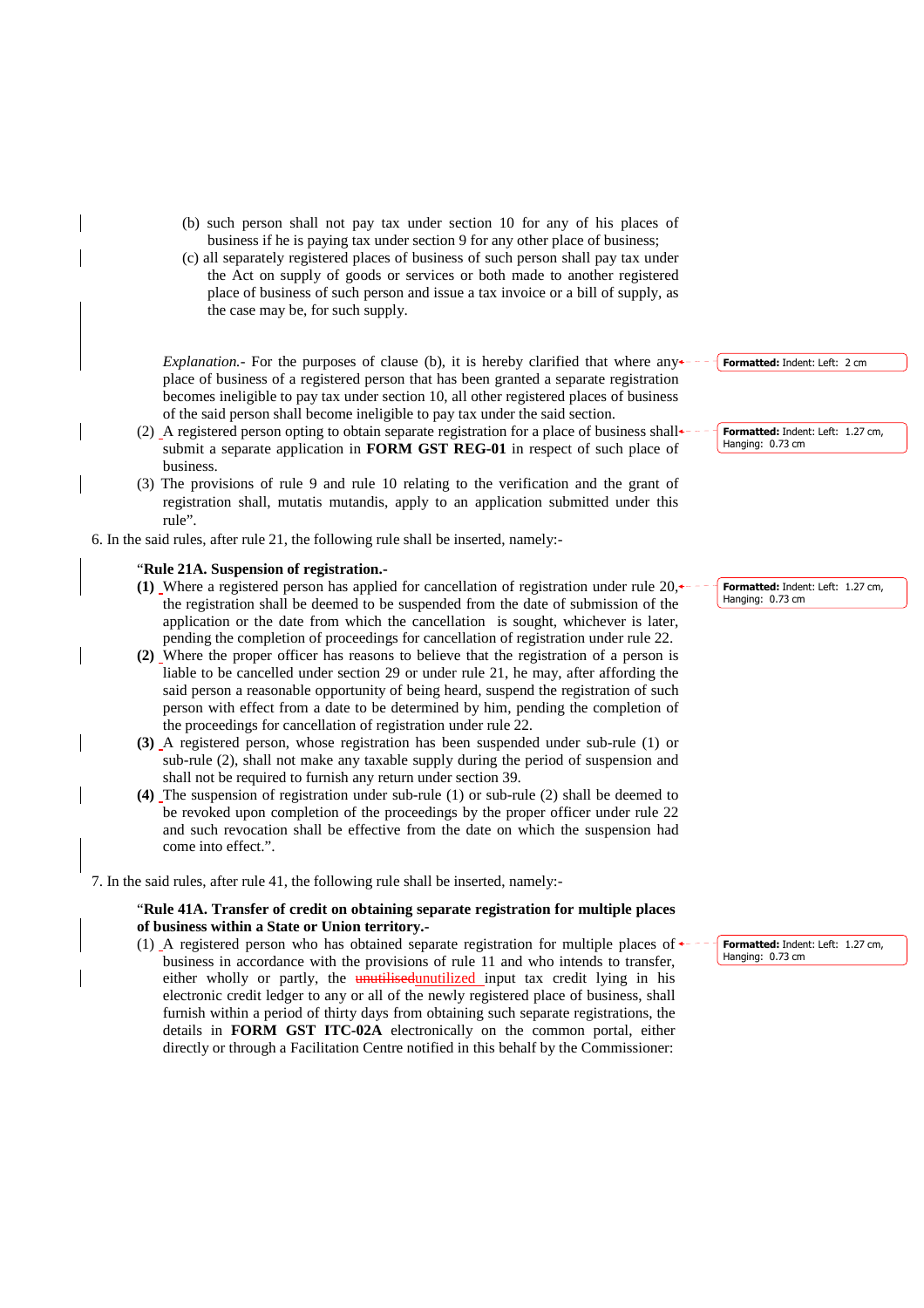| Provided that the input tax credit shall be transferred to the newly registered<br>entities in the ratio of the value of assets held by them at the time of registration.                                                                                                                                       |                                                       |
|-----------------------------------------------------------------------------------------------------------------------------------------------------------------------------------------------------------------------------------------------------------------------------------------------------------------|-------------------------------------------------------|
| Explanation.- For the purposes of this sub-rule, it is hereby clarified that the 'value of<br>assets' means the value of the entire assets of the business whether or not input tax credit<br>has been availed thereon.<br>(2) The newly registered person (transferee) shall, on the common portal, accept the | Formatted: Indent: Left: 1.27 cm,                     |
| details so furnished by the registered person (transferor) and, upon such acceptance,<br>the unutilised unutilized input tax credit specified in FORM GST ITC-02A shall be<br>credited to his electronic credit ledger.".                                                                                       | Hanging: 0.73 cm                                      |
| 8. In the said rules, in rule 42, in sub-rule (1), in clause (i), in the Explanation, after the word $\star$ -<br>and figures "entry 84", the word, figures and letter "and entry 92A" shall be inserted.                                                                                                       | Formatted: Indent: Left: 0 cm,<br>Hanging: 0.5 cm     |
| 9. In the said rules, in rule $43, -$                                                                                                                                                                                                                                                                           |                                                       |
| (a) in sub-rule (1), in clause (g), in the Explanation, after the word and figures "entry $\star$ -<br>84", the words, figures and letter "and entry 92A" shall be inserted.                                                                                                                                    | Formatted: Indent: Left: 1.27 cm,<br>Hanging: 0.73 cm |
| (b) in sub-rule (2), in the Explanation, clause (a) shall be omitted.                                                                                                                                                                                                                                           |                                                       |
| 10. In the said rules, in rule $53$ ,-                                                                                                                                                                                                                                                                          |                                                       |
| (a) in sub-rule (1), after the words and figures "section 31", the words and figures "and<br>credit or debit notes referred to in section 34" shall be omitted;                                                                                                                                                 | Formatted: Indent: Left: 1.27 cm,<br>Hanging: 0.73 cm |
| (b) in sub-rule $(1)$ clause $(c)$ shall be omitted;                                                                                                                                                                                                                                                            |                                                       |
| $(c)$ in sub-rule $(1)$ clause $(i)$ shall be omitted;                                                                                                                                                                                                                                                          |                                                       |
| (d) after sub-rule $(1)$ , the following sub-rule shall be inserted, namely:-                                                                                                                                                                                                                                   |                                                       |
| "(1A) A credit or debit note referred to in section 34 shall contain the following                                                                                                                                                                                                                              |                                                       |
| particulars, namely:-                                                                                                                                                                                                                                                                                           |                                                       |
| name, address and Goods and Services Tax Identification Number of the supplier;<br>(a)<br>nature of the document;<br>(b)                                                                                                                                                                                        | Formatted: Indent: Left: 1.27 cm,<br>Hanging: 1.27 cm |
| a consecutive serial number not exceeding sixteen characters, in one or multiple<br>(c)                                                                                                                                                                                                                         | Formatted: Indent: Left: 1.27 cm,                     |
| series, containing alphabets or numerals or special characters-hyphen or dash and<br>slash symbolised as "-" and "/" respectively, and any combination thereof, unique                                                                                                                                          | Hanging: 1.23 cm                                      |
| for a financial year;                                                                                                                                                                                                                                                                                           |                                                       |
| date of issue of the document;<br>(d)                                                                                                                                                                                                                                                                           |                                                       |
| name, address and Goods and Services Tax Identification Number or Unique<br>(e)<br>Identity Number, if registered, of the recipient;                                                                                                                                                                            | Formatted: Indent: Left: 1.27 cm,<br>Hanging: 1.27 cm |
| name and address of the recipient and the address of delivery, along with the<br>(f)                                                                                                                                                                                                                            |                                                       |
| name of State and its code, if such recipient is un-registered;<br>serial number(s) and date(s) of the corresponding tax invoice(s) or, as the case<br>(g)                                                                                                                                                      |                                                       |
| may be, bill(s) of supply;                                                                                                                                                                                                                                                                                      |                                                       |
| value of taxable supply of goods or services, rate of tax and the amount of the tax<br>(h)                                                                                                                                                                                                                      |                                                       |
| credited or, as the case may be, debited to the recipient; and                                                                                                                                                                                                                                                  |                                                       |
| signature or digital signature of the supplier or his authorised representative.".<br>(i)                                                                                                                                                                                                                       |                                                       |
| 11. In the said rules, in rule 80, in sub-rule (3), after the words "Every registered person", the<br>words, brackets and figures "other than those referred to in the proviso to sub-section (5) of<br>section 35," shall be inserted.                                                                         | Formatted: Indent: Left: 0 cm,<br>Hanging: 0.75 cm    |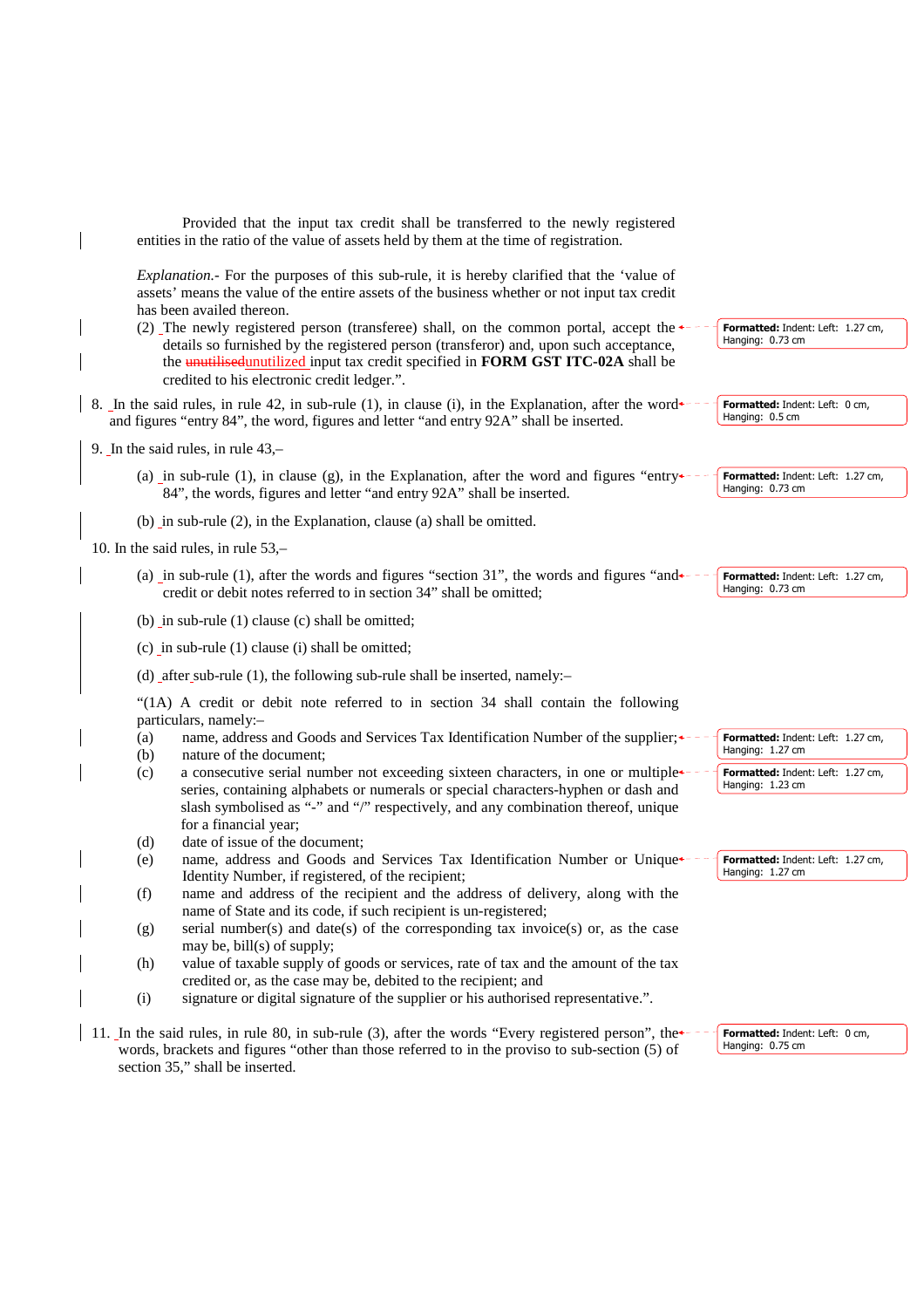#### 12. In the said rules, in rule 83,–

- (a) in sub-rule (1), in clause (a), for the words "Central Board of Excise" the words $\leftarrow$ "Central Board of Indirect Taxes" shall be substituted;
- (b) in sub-rule (3), in the second proviso, for the words "eighteen months", the words "thirty months" shall be substituted;
- (c) for sub-rule (8), the following sub-rule shall be substituted, namely:-

"(8) A goods and services tax practitioner can undertake any or all of the

following activities on behalf of a registered person, if so authorised by him to-

(a) furnish the details of outward and inward supplies;

(b) furnish monthly, quarterly, annual or final return;

(c) make deposit for credit into the electronic cash ledger;

(d) file a claim for refund;

(e) file an application for amendment or cancellation of registration;

(f) furnish information for generation of e-way bill;

(g) furnish details of challan in **FORM GST ITC-04**;

(h) file an application for amendment or cancellation of enrolment under rule  $58; \leftarrow - -$  **Formatted:** Indent: Left: 1.75 cm and

 (i) file an intimation to pay tax under the composition scheme or withdraw from the said scheme:

Provided that where any application relating to a claim for refund or an application for amendment or cancellation of registration or where an intimation to pay tax under composition scheme or to withdraw from such scheme has been submitted by the goods and services tax practitioner authorised by the registered person, a confirmation shall be sought from the registered person and the application submitted by the said practitioner shall be made available to the registered person on the common portal and such application shall not be further proceeded with until the registered person gives his consent to the same.".

- 13. In the said rules, in rule 85, in sub-rule (3), after the word and figures "section 49", the words, figures and letters "section 49A and section 49B," shall be inserted.
- 14. In the said rules, in rule 86, in sub-rule (2), after the word and figures "section 49", the words, figures and letters "or section 49A or section 49B," shall be inserted.
- 15. In the said rules, in rule 89, in sub-rule (2), for clause (f), the following clause shall be substituted, namely:-

"(f) a declaration to the effect that tax has not been collected from the Special Economic Zone unit or the Special Economic Zone developer, in a case where the refund is on account of supply of goods or services or both made to a Special Economic Zone unit or a Special Economic Zone developer;".

- 16. In the said rules, in rule 91,–
	- (a) in sub-rule(2), the following proviso shall be inserted, namely:-

"Provided that the order issued in **FORM GST RFD-04** shall not be required to be revalidated by the proper officer.";

**Formatted:** Indent: Left: 1.27 cm, Hanging: 0.73 cm

**Formatted:** Indent: Left: 0 cm, Hanging: 0.75 cm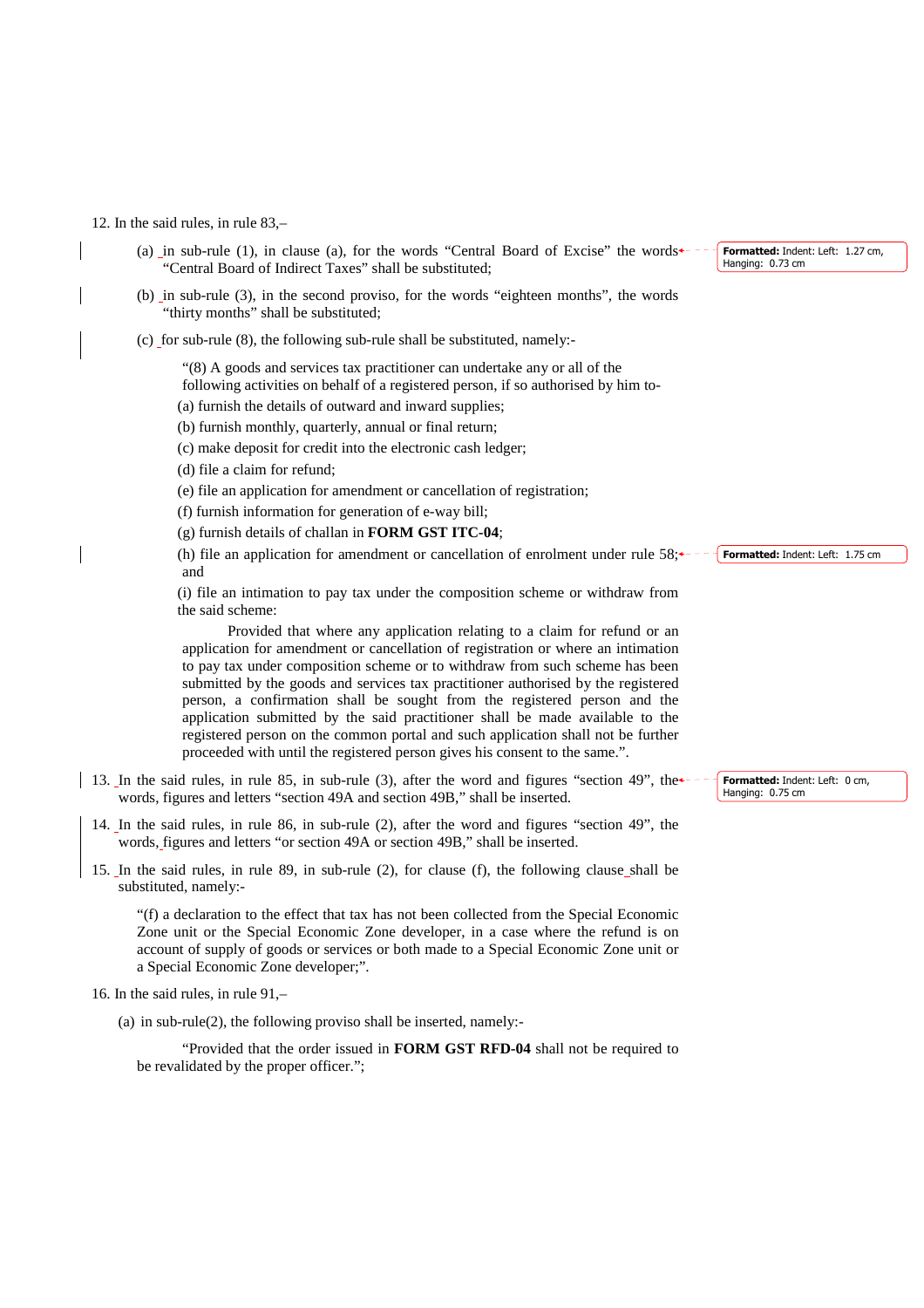| (b) in sub-rule $(3)$ , the following proviso shall be inserted, namely:-                                                                                                                                                                                    |                                                       |
|--------------------------------------------------------------------------------------------------------------------------------------------------------------------------------------------------------------------------------------------------------------|-------------------------------------------------------|
| "Provided that the payment advice in FORM GST RFD-05 shall be required to<br>be revalidated where the refund has not been disbursed within the same financial year in<br>which the said payment advice was issued.".                                         |                                                       |
| 17. In the said rules, in rule 92, in sub-rule (4), the following provisos shall be inserted, namely:                                                                                                                                                        | Formatted: Indent: Left: 0 cm,<br>Hanging: 0.75 cm    |
| "Provided that the order issued in FORM GST RFD-06 shall not be required to<br>be revalidated by the proper officer:                                                                                                                                         |                                                       |
| Provided further that the payment advice in FORM GST RFD-05 shall be<br>required to be revalidated where the refund has not been disbursed within the same<br>financial year in which the said payment advice was issued.".                                  |                                                       |
| 18. In the said rules, in rule 96A-,-                                                                                                                                                                                                                        |                                                       |
| (a) in the marginal heading, for the words "Refund of integrated tax paid on export", the<br>word "Export" shall be substituted;                                                                                                                             | Formatted: Indent: Left: 1.27 cm,<br>Hanging: 0.73 cm |
| (b) in sub-rule (1), in clause (b), after the words "convertible foreign exchange", the<br>words "or in Indian rupees, wherever permitted by the Reserve Bank of India" shall<br>be inserted.                                                                |                                                       |
| 19. In the said rules, in FORM GST REG-01, in instruction 12, for the words "business+<br>verticals" at both the places where they occur, the words "places of business" and for the<br>word "vertical", the words "place of business" shall be substituted. | Formatted: Indent: Left: 0 cm,<br>Hanging: 0.75 cm    |
| 20. In the said rules, in FORM GST REG-17, at the end, the following "Note" shall be inserted,<br>namely:-                                                                                                                                                   |                                                       |
| "Note: - Your registration stands Ssuspension of ded registration stands revoked with effect +<br>from with effect from --------- (date).".                                                                                                                  | Formatted: Indent: Left: 0.75 cm                      |
|                                                                                                                                                                                                                                                              | Formatted: Indent: Left: 0 cm,<br>Hanging: 0.75 cm    |
| 21. In the said rules, in FORM GST REG-20, at the end, the following "Note" shall be inserted,<br>namely:-                                                                                                                                                   |                                                       |
| "Note: - Your registration stands suspended with effect from ---------- (date).".                                                                                                                                                                            | Formatted: Indent: Left: 0.75 cm                      |
| 22. In the said rules, after <b>FORM GST ITC-02</b> , the following form shall be inserted, namely:-                                                                                                                                                         | Formatted: Indent: Left: 0 cm,<br>Hanging: 0.75 cm    |
|                                                                                                                                                                                                                                                              |                                                       |
| <b><i>KEODM CAT TEC 024</i></b>                                                                                                                                                                                                                              |                                                       |

## **"FORM GST ITC-02A**

*[See rule 41A]* 

**Declaration for transfer of ITC pursuant to registration under sub-section (2) of section 25**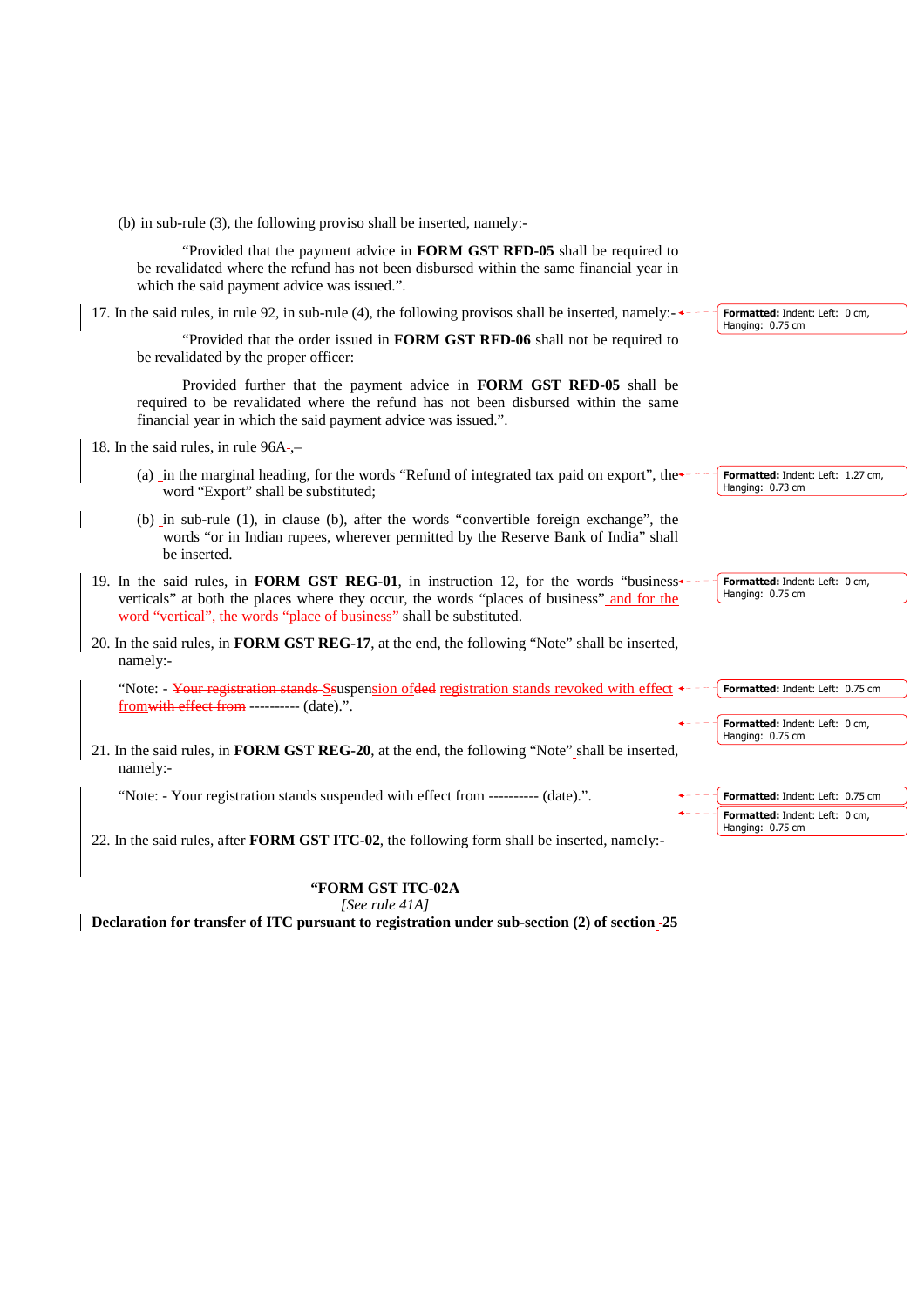| 1. | <b>GSTIN</b> of transferor       |  |
|----|----------------------------------|--|
| 2. | Legal name of transferor         |  |
| 3. | Trade name of transferor, if any |  |
| 4. | <b>GSTIN</b> of transferee       |  |
| 5. | Legal name of transferee         |  |
| 6. | Trade name of transferee, if any |  |

## 7. Details of ITC to be transferred

| Tax              | Amount of matched ITC<br>available | Amount of matched ITC to be transferred |
|------------------|------------------------------------|-----------------------------------------|
|                  |                                    | 2                                       |
| Central Tax      |                                    |                                         |
| <b>State Tax</b> |                                    |                                         |
| UT Tax           |                                    |                                         |
| Integrated       |                                    |                                         |
| Tax              |                                    |                                         |
| Cess             |                                    |                                         |

### 8. Verification

|                                                                                            | hereby solemnly affirm and declare |  | <b>Formatted: Indent: Left: 0.5 cm</b> |
|--------------------------------------------------------------------------------------------|------------------------------------|--|----------------------------------------|
| that the information given hereinabove is true and correct to the best of my knowledge and |                                    |  |                                        |
| belief and nothing has been concealed there from.                                          |                                    |  |                                        |
|                                                                                            |                                    |  |                                        |
| Name                                                                                       |                                    |  |                                        |
| Designation/Status                                                                         |                                    |  |                                        |
| Date---dd/mm/yyyy                                                                          |                                    |  |                                        |

Instructions:

- 1. Transferor refers to the registered person who has an existing registration in a State or Union  $\leftarrow$  territory.
- 2. Transferee refers to the place of business for which a separate registration has been obtained under rule 11.".

23. In the said rules, in **FORM GST PCT-05**, in the Table, after serial number 5 and the entries relating thereto, the following serial number and entries shall be inserted, namely:-

| <sup>6</sup> 6 | To furnish information for generation of e-way bill  |  |
|----------------|------------------------------------------------------|--|
|                | To furnish details of challan in FORM GST ITC-04     |  |
| 8              | To file an application for amendment or cancellation |  |

**Formatted:** Indent: Left: 0 cm, Hanging: 0.5 cm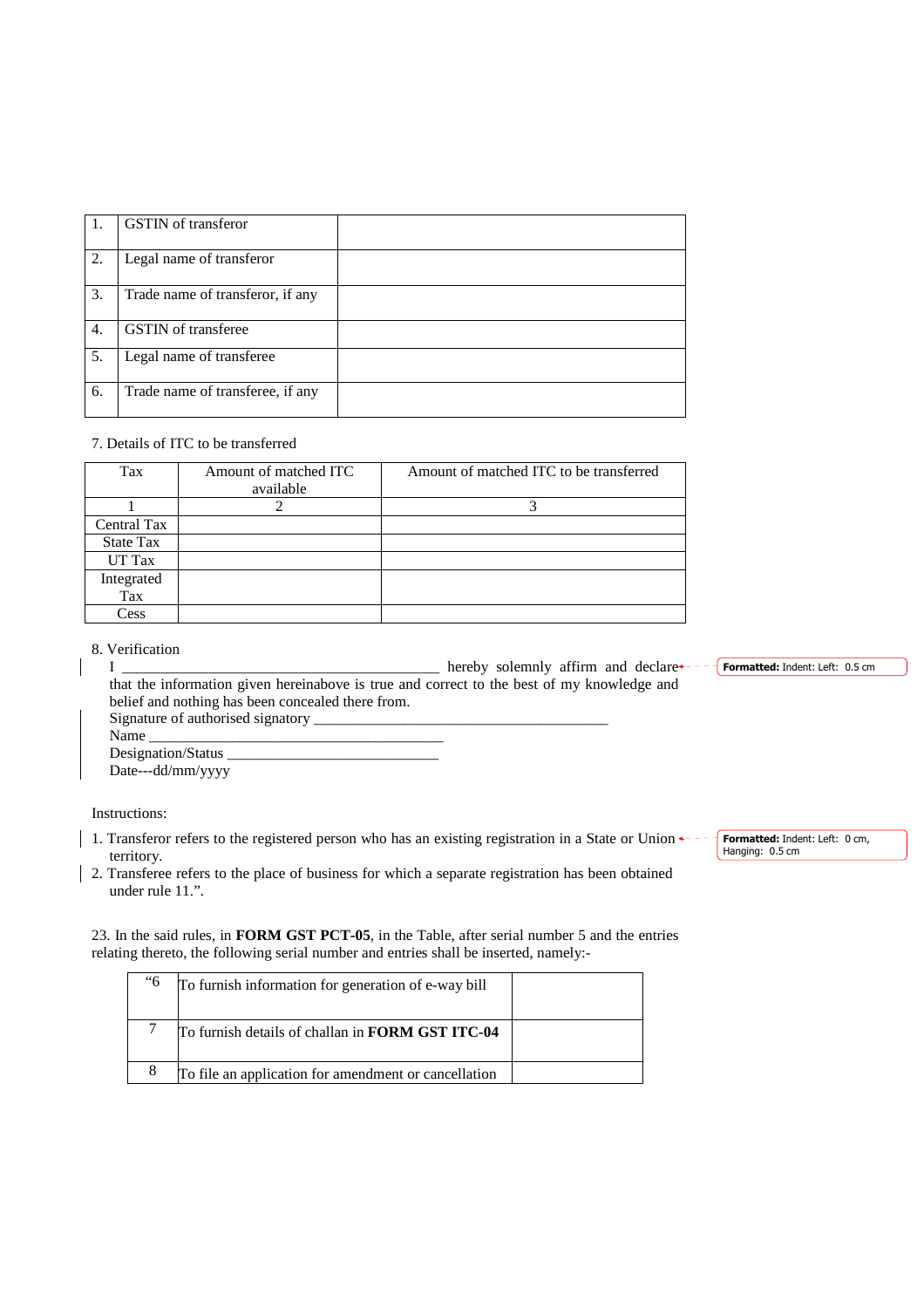| of enrolment under rule 58                                                                          |  |  |
|-----------------------------------------------------------------------------------------------------|--|--|
| To file an intimation to pay tax under the composition<br>scheme or withdraw from the said scheme". |  |  |

# 24. In the said rules, in **FORM GSTR -4,–**

(a) in clause 6,for the Table, the following Table shall be substituted, namely:-

| "Rate of tax" | Total<br>Turnover | Out of turnover reported in   Composition tax amount /<br>(2), turnover of services | -Central Tax $\exists$ State/UT Tax | Form<br>Roma<br>Font ( |
|---------------|-------------------|-------------------------------------------------------------------------------------|-------------------------------------|------------------------|
|               |                   |                                                                                     | 5".                                 | Form<br>Auto           |
|               |                   |                                                                                     |                                     | Form                   |
|               |                   |                                                                                     |                                     | Form                   |

| "Quarter | Rate           |     |          | Original details |         |        | Revised details |        |         |  |
|----------|----------------|-----|----------|------------------|---------|--------|-----------------|--------|---------|--|
|          |                | Tot | Out of   | Centr            | State/U | Total  | Out of          | Centr  | State/U |  |
|          |                | al  | turnov   | al Tax           | T Tax   | Turnov | turnov          | al Tax | T Tax   |  |
|          |                | Tur | er       |                  |         | er.    | er              |        |         |  |
|          |                | nov | reporte  |                  |         |        | reporte         |        |         |  |
|          |                | er. | d<br>1n  |                  |         |        | 1n              |        |         |  |
|          |                |     | (3),     |                  |         |        | (7),            |        |         |  |
|          |                |     | turnov   |                  |         |        | turnov          |        |         |  |
|          |                |     | οf<br>er |                  |         |        | of<br>er        |        |         |  |
|          |                |     | service  |                  |         |        | service         |        |         |  |
|          |                |     |          |                  |         |        |                 |        |         |  |
|          |                |     |          |                  |         |        |                 |        |         |  |
| 1        | $\mathfrak{D}$ |     |          |                  | h       |        |                 | 9      |         |  |
|          |                | 3   |          |                  |         |        | 8               |        | $10$ "; |  |

25. In the said rules, in **FORM GST RFD-01**, for the declaration under rule 89(2)(f), the following declaration shall be substituted, namely:-

#### "**DECLARATION [rule 89(2)(f)]**

 I hereby declare that tax has not been collected from the Special Economic Zone unit /the Special Economic Zone developer in respect of supply of goods or services or both covered under this refund claim. Signature Name –

Designation / Status".

|                                      | <b>Formatted:</b> Indent: Left: 0 cm, First<br>line:<br>1 cm                                            |
|--------------------------------------|---------------------------------------------------------------------------------------------------------|
|                                      | Formatted: Font: (Default) Times New<br>Roman, 12 pt, Underline color: Auto,<br>Font color: Auto        |
|                                      | Formatted: Font: (Default) Times New<br>Roman, 12 pt, Underline color: Auto,<br>Font color: Auto        |
|                                      | Formatted: Font color: Auto                                                                             |
|                                      | Formatted: Font: (Default) Times New<br>Roman, 12 pt, Underline color: Auto,<br>Font color: Auto        |
| ax                                   | <b>Formatted:</b> Font: 11 pt, Font color:<br>Auto                                                      |
|                                      | <b>Formatted:</b> Indent: Left:<br>1 cm                                                                 |
|                                      | <b>Formatted Table</b>                                                                                  |
|                                      | Formatted: Font: (Default) Times New<br>Roman, 12 pt, Underline color: Auto,<br>Font color: Auto        |
|                                      | Formatted: Font: (Default) Times New<br>Roman, 12 pt, Underline color: Auto,<br>Font color: Auto        |
|                                      | Formatted: Font: (Default) Times New<br>Roman, 12 pt, Underline color: Auto,<br>Font color: Auto        |
|                                      | <b>Formatted:</b> Font: (Default) Times New<br>Roman, 12 pt, Underline color: Auto,<br>Font color: Auto |
|                                      | Formatted: Font: (Default) Times New<br>Roman, 12 pt, Underline color: Auto,<br>Font color: Auto        |
|                                      | Formatted: Font: (Default) Times New<br>Roman, 12 pt, Underline color: Auto,<br>Font color: Auto        |
|                                      | <b>Formatted</b><br>[3]                                                                                 |
|                                      | Formatted<br>[4]                                                                                        |
|                                      | Formatted<br>[5]                                                                                        |
|                                      | Formatted<br>[1]                                                                                        |
|                                      | <b>Formatted</b><br>[2]                                                                                 |
|                                      | <b>Formatted</b><br>[6]                                                                                 |
|                                      | Formatted<br>[7                                                                                         |
|                                      | Formatted<br>[8]                                                                                        |
|                                      | Formatted<br>[9]                                                                                        |
|                                      | Formatted<br>10]                                                                                        |
| m,<br><b>Critical</b><br>$n_{h_0}$   | Formatted<br>$[11]$                                                                                     |
| <sup>Lin</sup> n,<br>in <sub>n</sub> | $\cdots$<br>Formatted<br>[12]                                                                           |
| in <sub>n</sub><br>$\eta_{\tilde q}$ | Formatted<br>$[13]$                                                                                     |
| $m_{\tilde{t}}$<br>$u_0^+$           | <br><b>Formatted</b><br>14                                                                              |
| $\eta_{ij}$<br>اس                    | <br>Formatted<br>15                                                                                     |
| n,<br>μf                             | <b>Formatted</b>                                                                                        |
| W,<br>W                              | 16<br><u></u><br>Formatted                                                                              |
| W<br>٧                               | [17]<br><b>Formatted</b><br>[18]                                                                        |
|                                      | <br>Formatted                                                                                           |
|                                      | I<br>[19]<br>                                                                                           |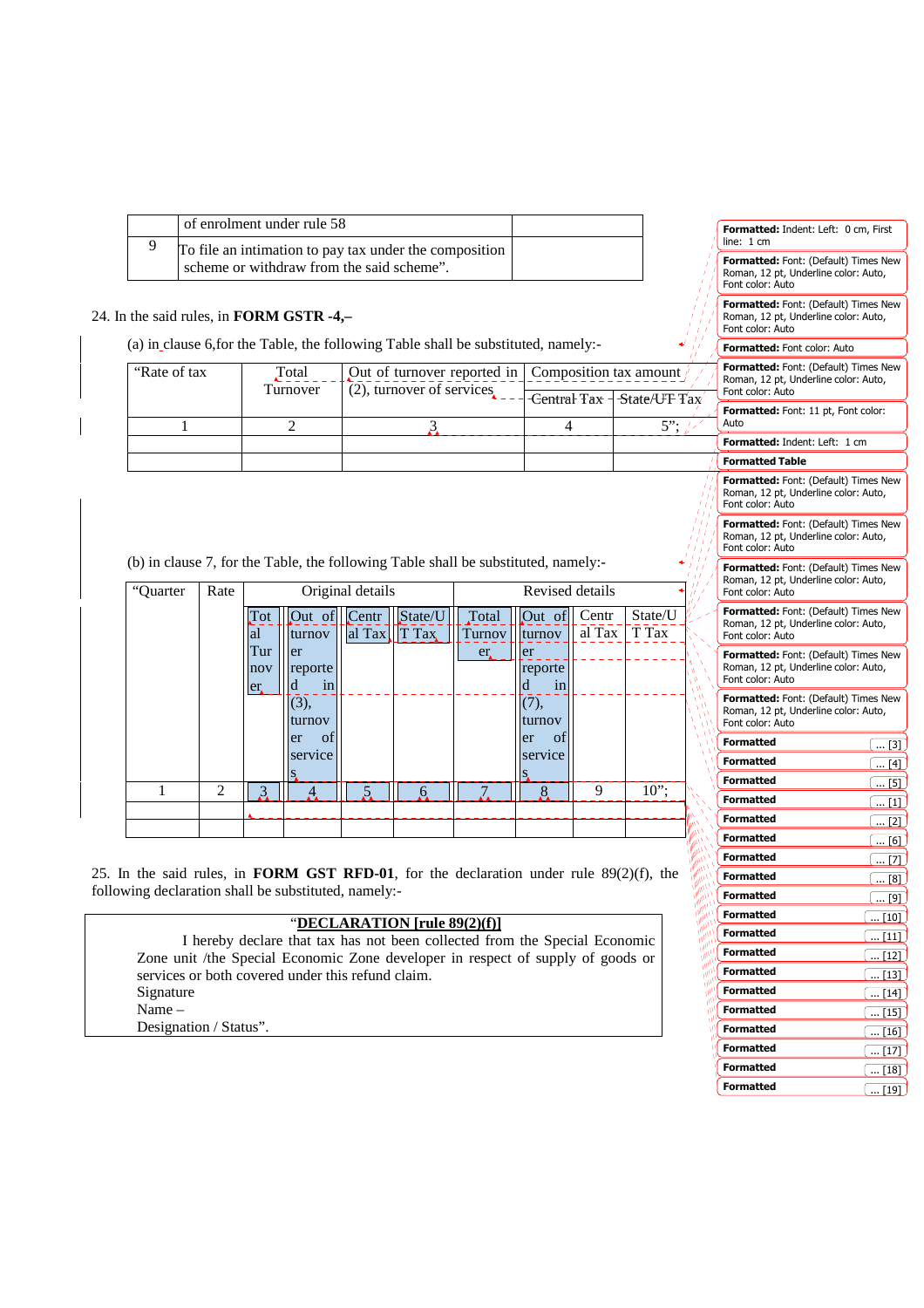26. In the said rules, in **FORM GST RFD-01A**, for the declaration under rule 89(2)(f), the following declaration shall be substituted, namely:-

| "DECLARATION [rule $89(2)(f)$ ]                                                 |
|---------------------------------------------------------------------------------|
| I hereby declare that tax has not been collected from the Special Economic      |
| Zone unit /the Special Economic Zone developer in respect of supply of goods or |
| services or both covered under this refund claim.                               |
| Signature                                                                       |
| $Name-$                                                                         |
| Designation / Status".                                                          |

27. In the said rules, in **FORM GST APL-01,–** 

(a) for clause 15, the following clause shall be inserted substituited, namely:-

"15.Details of payment of admitted amount and pre-deposit:-

(a)Details of payment required

| Particulars |                     |          | Centr  | State/UT | Integ | Ces |                                  | Total amount |
|-------------|---------------------|----------|--------|----------|-------|-----|----------------------------------|--------------|
|             |                     |          | al tax | tax      | rated | S   |                                  |              |
|             |                     |          |        |          | tax   |     |                                  |              |
|             |                     | Tax/Cess |        |          |       |     | $<$ total                        |              |
|             |                     |          |        |          |       |     | >                                |              |
|             |                     |          |        |          |       |     | $<$ total                        |              |
|             |                     | Interest |        |          |       |     | >                                |              |
|             | a) Admitted         |          |        |          |       |     | <total< td=""><td></td></total<> |              |
|             | amount              | Penalty  |        |          |       |     | >                                |              |
|             |                     |          |        |          |       |     | $<$ total                        |              |
|             |                     | Fees     |        |          |       |     | >                                |              |
|             |                     | Other    |        |          |       |     | $<$ total                        |              |
|             |                     | charges  |        |          |       |     | >                                |              |
|             | b) Pre-deposit      |          |        |          |       |     |                                  |              |
|             | $(10\% \text{ of }$ |          |        |          |       |     |                                  | $<$ total    |
|             | disputed tax        |          |        |          |       |     |                                  | >            |
|             | /cess but not       |          |        |          |       |     |                                  |              |
|             | exceeding Rs.       |          |        |          |       |     |                                  |              |
|             | 25 crore each in    |          |        |          |       |     |                                  |              |
|             | respect of          |          |        |          |       |     | $<$ total                        |              |
|             | CGST, SGST or       | Tax/Cess |        |          |       |     | >                                |              |
|             | cess, or not        |          |        |          |       |     |                                  |              |
|             | exceeding Rs.       |          |        |          |       |     |                                  |              |
|             | 50 crore in         |          |        |          |       |     |                                  |              |
|             | respect of IGST     |          |        |          |       |     |                                  |              |
|             | and Rs. 25 crore    |          |        |          |       |     |                                  |              |
|             | in respect of       |          |        |          |       |     |                                  |              |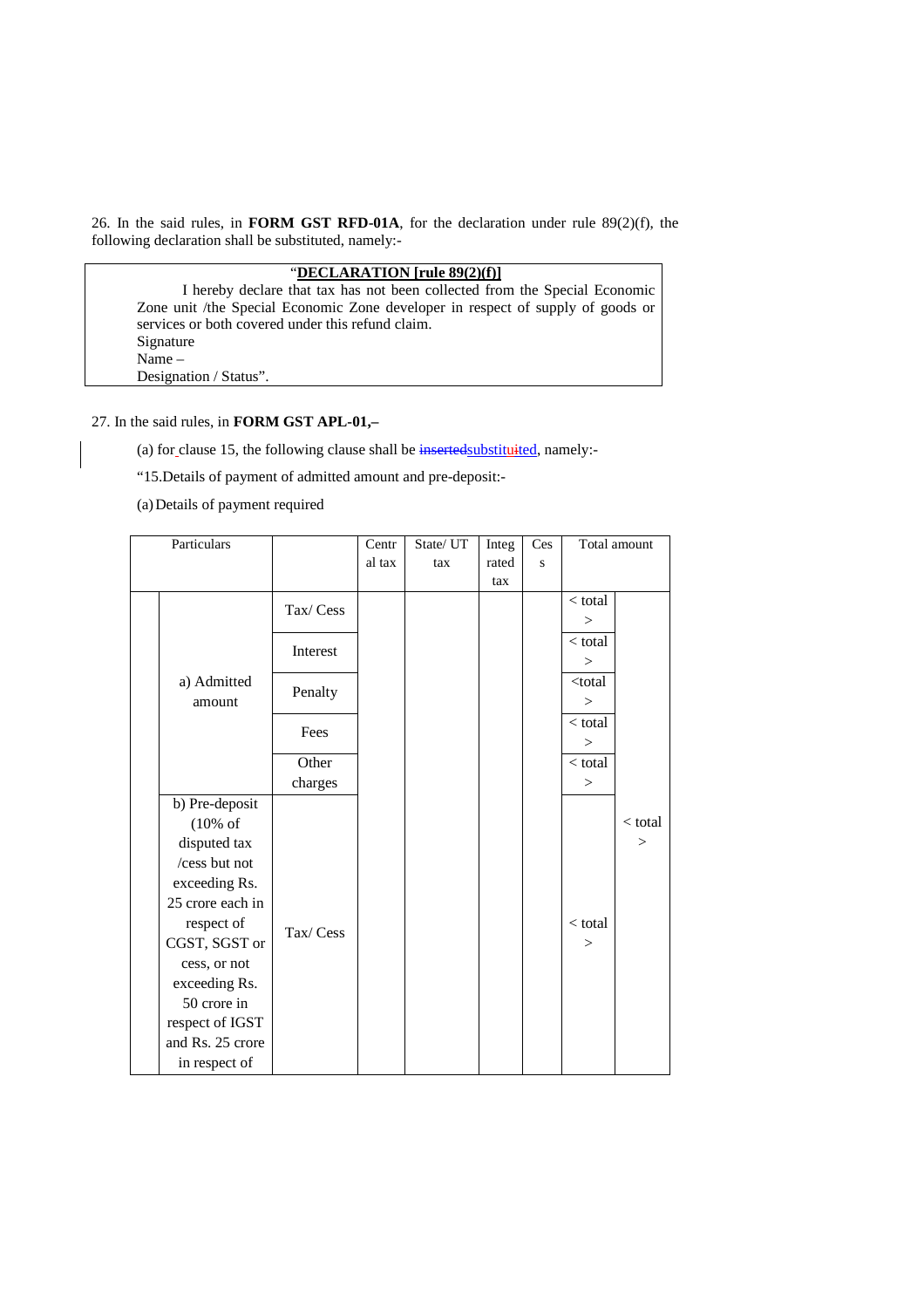(b) Details of payment of admitted amount and pre-deposit (pre-deposit 10% of the disputed tax and cess but not exceeding Rs. 25 crore each in respect of CGST, SGST or cess, or not exceeding Rs. 50 crore in respect of IGST and Rs. 25 crore in respect of cess)

| Sr. | Description       | Tax     | Paid                                 | Debit        | Amount of tax paid |                 |                   |             |
|-----|-------------------|---------|--------------------------------------|--------------|--------------------|-----------------|-------------------|-------------|
| No. |                   | payable | through<br>Cash/<br>Credit<br>Ledger | entry<br>no. | Central<br>tax     | State/UT<br>tax | Integrated<br>tax | <b>CESS</b> |
| 1   | $\overline{2}$    | 3       | $\overline{4}$                       | 5            | 6                  | $\tau$          | 8                 | 9           |
| 1.  | Integrated<br>tax |         | Cash<br>Ledger<br>Credit<br>Ledger   |              |                    |                 |                   |             |
| 2.  | Central<br>tax    |         | Cash<br>Ledger<br>Credit<br>Ledger   |              |                    |                 |                   |             |
| 3.  | State/UT<br>tax   |         | Cash<br>Ledger<br>Credit<br>Ledger   |              |                    |                 |                   |             |
| 4.  | <b>CESS</b>       |         | Cash<br>Ledger<br>Credit<br>Ledger   |              |                    |                 |                   |             |

(c)Interest, penalty, late fee and any other amount payable and paid

| Sr. | Descriptio          | Amount payable     |                 |                  | Debi            |            | Amount paid        |                 |                  |                 |
|-----|---------------------|--------------------|-----------------|------------------|-----------------|------------|--------------------|-----------------|------------------|-----------------|
| No  | n                   | Integrate<br>d tax | Centra<br>l tax | State/U<br>T tax | <b>CES</b><br>S | t<br>entry | Integrate<br>d tax | Centra<br>l tax | State/U<br>T tax | <b>CES</b><br>S |
|     |                     |                    |                 |                  |                 | no.        |                    |                 |                  |                 |
|     | $\mathcal{L}$       | 3                  | 4               | 5                | 6               | 7          | 8                  | 9               | 10               | $11$ ":         |
| 1.  | Interest            |                    |                 |                  |                 |            |                    |                 |                  |                 |
| 2.  | Penalty             |                    |                 |                  |                 |            |                    |                 |                  |                 |
| 3.  | Late fee            |                    |                 |                  |                 |            |                    |                 |                  |                 |
| 4.  | Others<br>(specify) |                    |                 |                  |                 |            |                    |                 |                  |                 |

(b) after clause 17, the following shall be inserted, namely:-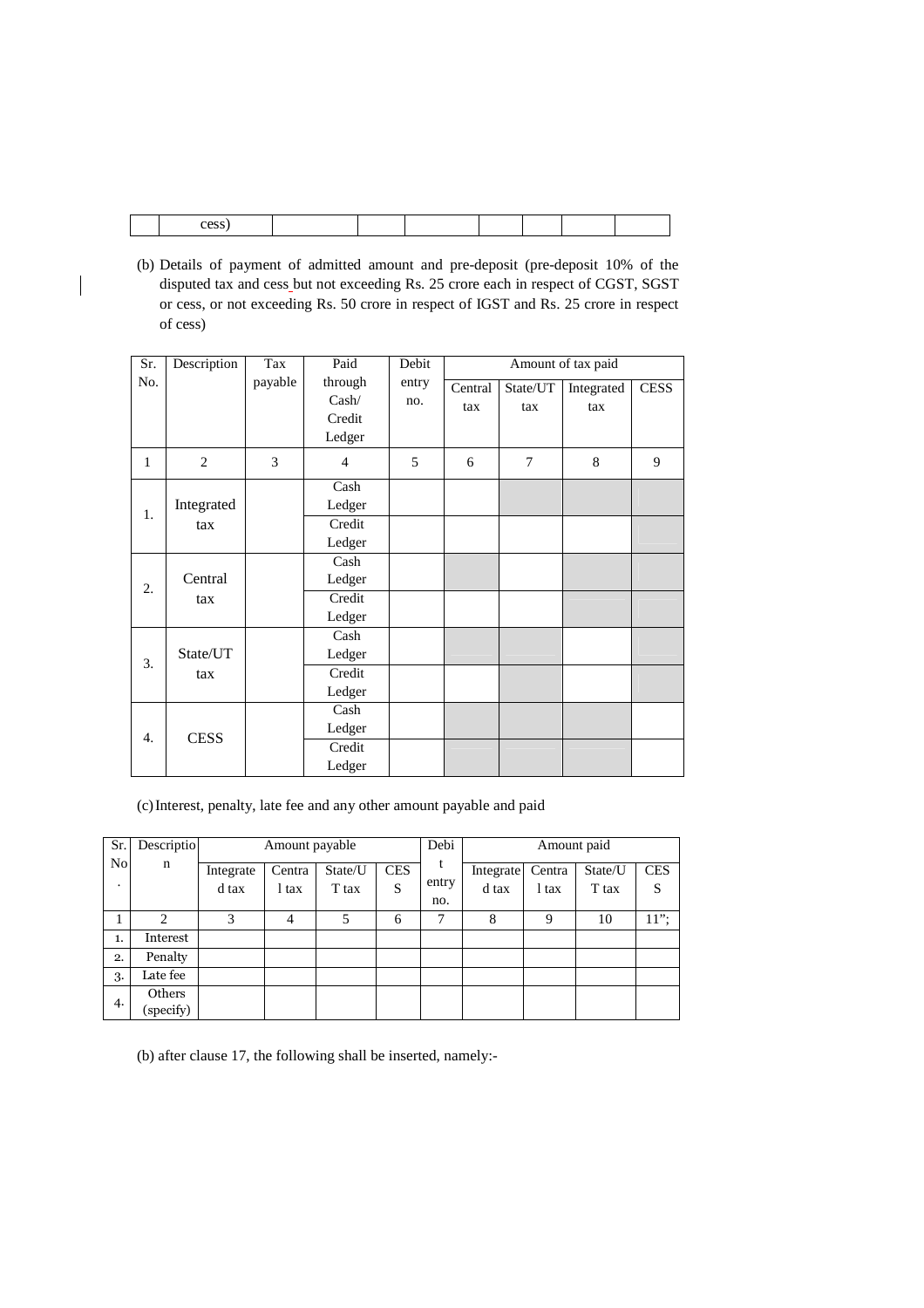| Place of     | Demand                                                                                   | Tax | Interest | Penalty | Other | Total |
|--------------|------------------------------------------------------------------------------------------|-----|----------|---------|-------|-------|
| Supply (Name |                                                                                          |     |          |         |       |       |
| of State/UT) |                                                                                          |     |          |         |       |       |
|              | $\mathcal{D}$                                                                            | 3   |          | 5       | 6     | 7"    |
|              | Admitted<br>amount [in the<br>Table in sub-<br>clause (a) of<br>clause 15 (item<br>(a))] |     |          |         |       |       |
|              |                                                                                          |     |          |         |       |       |

"18. Place of supply wise details of the integrated tax paid (admitted amount only) mentioned in the Table in sub-clause (a) of clause 15(item (a)), if any

#### 28. In the said rules, in **FORM GST APL-05 ,–**

(a) in clause 14,–

(i) in sub-clause (a), in the Table, for the brackets, figures and words "(20% of disputed tax)", the brackets, figures, words and letters "(20% of disputed tax/cess but not exceeding Rs.50 crore each in respect of CGST, SGST or cess or not exceeding Rs.100 crore in respect of IGST and Rs.50 crore in respect of cess)" shall be substituted;

(ii) in sub-clause (b), for the brackets, words and figures "(pre-deposit 20% of the disputed **admitted** tax and Cess)", the brackets, words, figures and letters" (pre-deposit of 20% of the disputed admitted tax and cess but not exceeding Rs. 50 crore each in respect of CGST, SGST or cess or not exceeding Rs.100 crore in respect of IGST and Rs. 50 crore in respect of cess)" shall be substituted;

(b) after clause 14, the following shall be inserted, namely:-

"15. Place of supply wise details of the integrated tax paid (admitted amount only) mentioned in the Table in sub-clause (a) of clause 14 (item (a)), if any

| Place of  | Demand                  | Tax | Interest | Penalty | Other | Total |  |
|-----------|-------------------------|-----|----------|---------|-------|-------|--|
| Supply    |                         |     |          |         |       |       |  |
| (Name of  |                         |     |          |         |       |       |  |
| State/UT) |                         |     |          |         |       |       |  |
|           | っ                       | 3   |          |         |       | $7$ . |  |
|           | Admitted amount [in]    |     |          |         |       |       |  |
|           | the Table in sub-       |     |          |         |       |       |  |
|           | clause (a) of clause 14 |     |          |         |       |       |  |
|           | item (a))]              |     |          |         |       |       |  |
|           |                         |     |          |         |       |       |  |

**Formatted:** Font: (Default) Times New Roman, 12 pt, Bold, Underline color: Auto, Font color: Auto

**Formatted:** Indent: Left: 2 cm

**Formatted Table**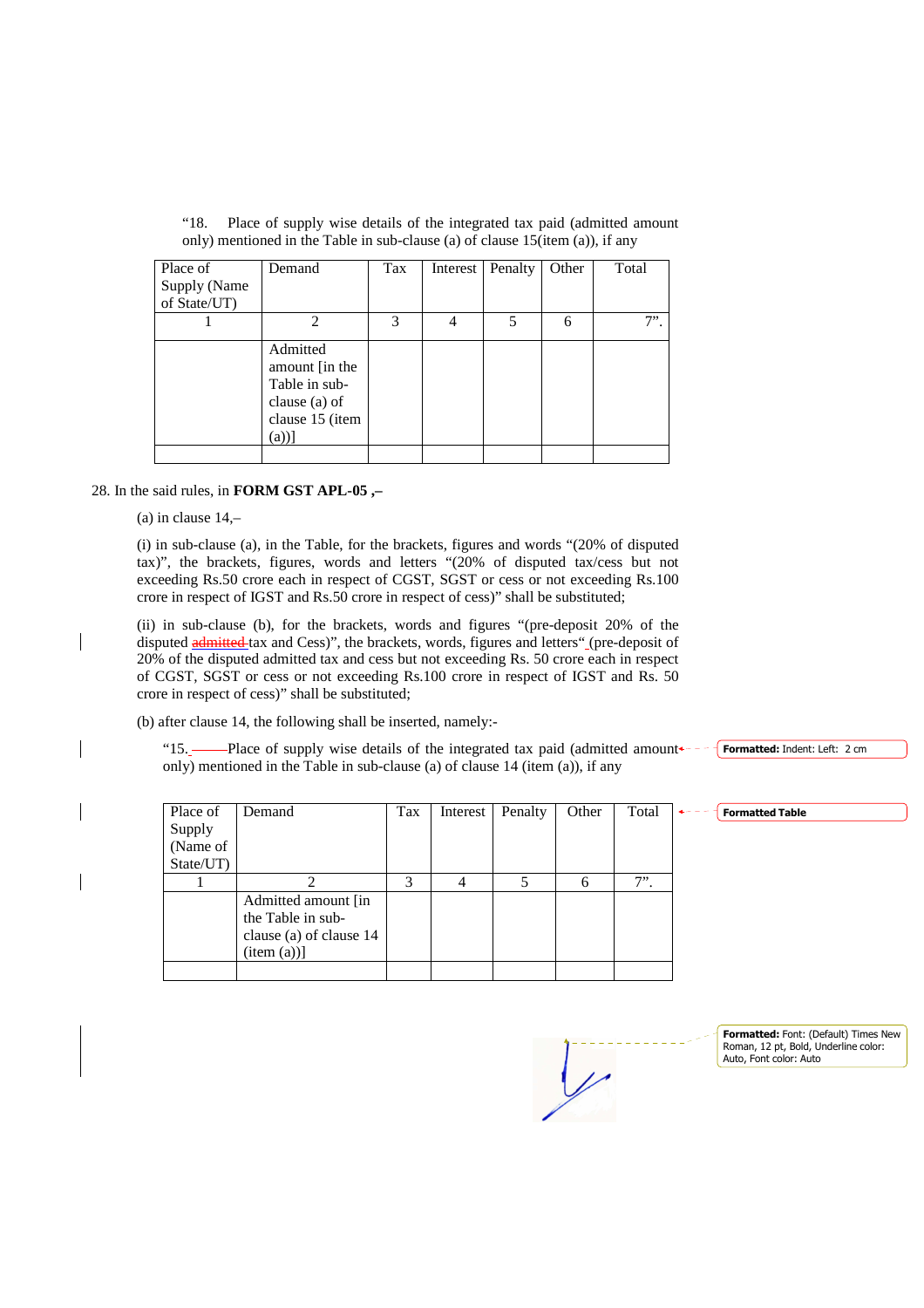**RakeshRanjan** Principal Secretary (Finance) Government of Manipur

Note:-The principal rules were published in the Gazette of Manipur, Extraordinary, vide notification No.  $5/10/2017$ -FD(TAX), dated the  $22<sup>nd</sup>$  June, 2017, published vide number 109, dated the  $28<sup>th</sup>$  June, 2017 and last amended vide notification No. 14/2018-State Tax (Rules), dated the 31<sup>st</sup> December, 2018, published in the Gazette of Manipur, Extraordinary vide No. 376 dated 3rd January, 2019.

[F.No.20/06/16/2018-GST]

(Dr.Sreeparvathy S.L.) Under Secretary to the Government of India

Note: The principal rules were published in the Gazette of India, Extraordinary, Part II, Section 3, Sub-section (i) vide notification No. 3/2017 Central Tax, dated the 19<sup>th</sup> June,2017, published vide number G.S.R  $610$  (E), dated the  $19<sup>th</sup>$  June, 2017 and last amended vide notification No.  $74/2018$  - Central Tax, dated the  $31<sup>st</sup>$ -December, 2018, published vide number G.S.R 1251 (E), dated the 31<sup>st</sup> December, 2018.